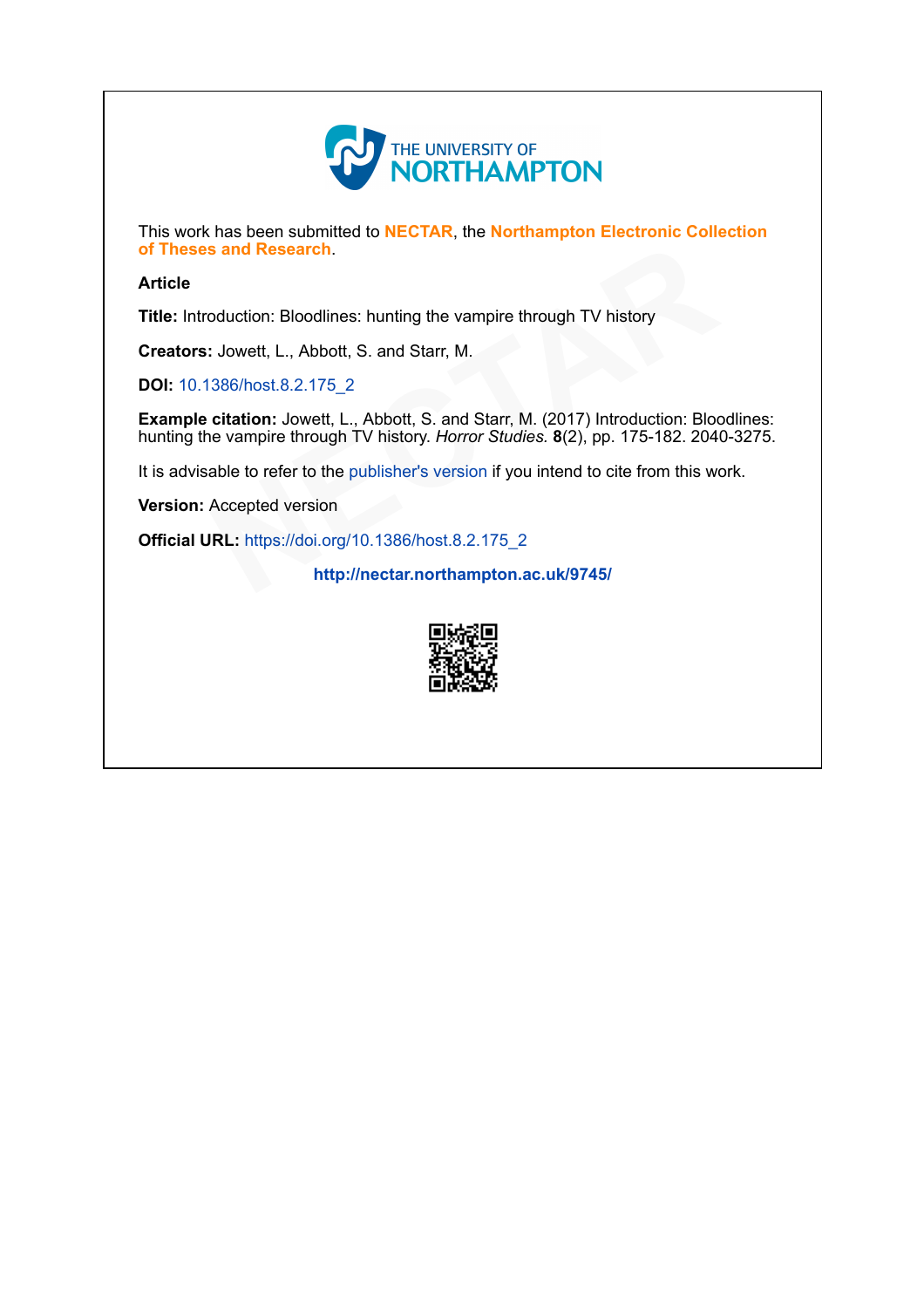## **TV Fangdom: Horror Studies special edition**

## **Introduction Bloodlines: Hunting the Vampire through TV History**

Stacey Abbott, Lorna Jowett and Michael Starr

On the 18th April 1967, in the daytime soap opera *Dark Shadows* (1966-71)*,* the corrupt and thieving con artist Willie Loomis (John Karlen) entered a hidden crypt within the Collins family mausoleum, hoping to uncover the family jewels. Instead he unleashed a monster onto the unsuspecting town of Collinsport, Maine—the vampire Barnabas Collins (Jonathan Frid) who had been trapped in his coffin for a hundred and seventy years. Barnabas was not the first vampire to appear on television, but his popularity with audiences signalled a synergy between the vampire and television that has flourished ever since. While initially associated with literary gothic adaptations or allusions, the vampire haunts multiple genres and modes of television, from children's programming to comedy, from teen romance to graphic horror, from melodrama to the post-apocalypse, from episodic to long running serial narratives, and from low budget to prestige productions. The vampire is undeniably ubiquitous in the contemporary television landscape. Following the success of *Buffy the Vampire Slayer* (1997- 2003) and its spin-off *Angel* (1999-2004), and shortly after the literary and cinematic phenomenon that was *Twilight*, vampire romances have multiplied, with *True Blood* (2008- 2014)*, The Vampire Diaries* (2009-17) and its spin-off *The Originals* (2013-) all demonstrating the immortal appeal of this seductive undead icon—as well as spawning the acronym VILF. These series necessarily reflect on and refine the sympathetic and/or reluctant vampire tropes that emerge so influentially in *Dark Shadows* (as discussed by Spooner in this issue). Other, more recent series, react to the paranormal romance boom by offering a different, graphically horrific or apocalyptic view of the vampire, resituating the genre within the growing landscape of horror on television—*The Strain* (2014-17), *From Dusk Till Dawn*  (2014-), *Van Helsing* (2014-). Bram Stoker's *Dracula* has once again risen from the grave, fusing the romance, horror and apocalyptic genres into enthralling hybrids serving vastly different audiences (*Dracula* [2013-14], *Penny Dreadful* [2014-16]*, Young Dracula* [2006-]*)*. Recent vampire fictions continue to provide a fertile source of material for new series, including adaptations of Justin Cronin's apocalyptic vampire narrative *The Passage*, currently in development, and John Lindquist's acclaimed Swedish novel, *Let the Right One In*, a text that has previously been adapted as Swedish and American films as well as a Scottish stage play*.* Even Anne Rice has been drawn to television as she begins the process of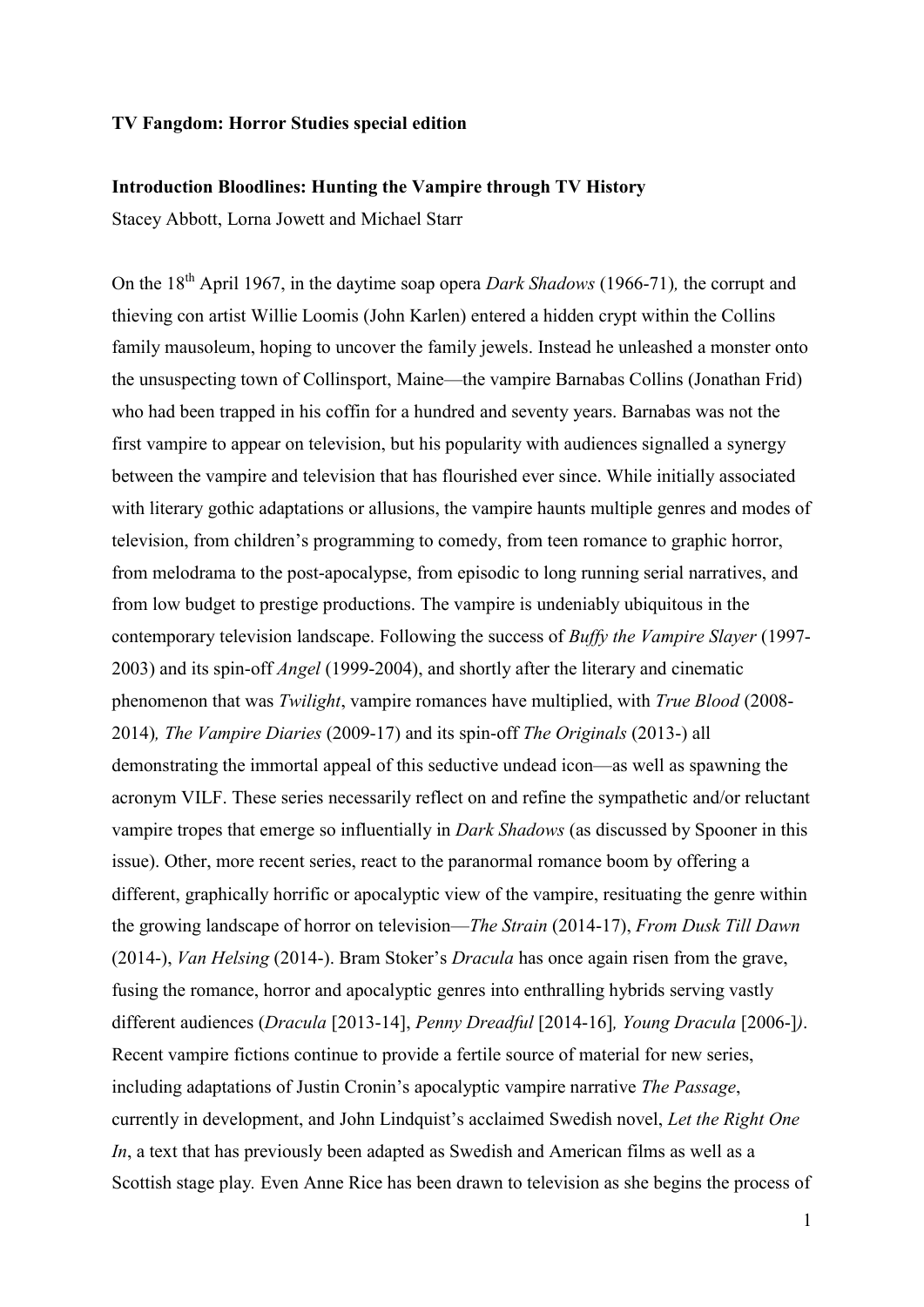developing a TV series based upon her *Vampire Chronicles*. News of another Dracula series, from UK *Sherlock* (2010-17) creators Steven Moffat and Mark Gatiss and thus probably a prestige BBC series of feature-length episodes in a miniseries format, is stirring up vampire fans across the world. Lady Gaga's Countess in anthology series *American Horror Story*'s fifth season, *AHS: Hotel* (2015-16) stirred things up in another sense, demonstrating further possibilities for celebrity casting. *Hotel* delivers a lavish, spectacular mash-up of Kubrick's *The Shining* (1980) and Tony Scott's *The Hunger* (1983) but it is dripping with delirious televisuality and, like other popular FX series, pushes the boundaries of television.

Meanwhile, streaming and Video-on-Demand (VoD) services continue to capitalise on vampires, with Netflix following the success of its first original drama series, *House of Cards* (2013-), with a vampire series, *Hemlock Grove* (2013-2015). *Hemlock Grove* may not have been as critically acclaimed and long-running as *House of Cards*, but its twisted reimagining of vampires, werewolves, witches, mad scientists and other horror monsters cast a lurid lens on the genre that appealed to its niche audience. Netflix, then, recognises the lure of the vampire, and has since acquired *Van Helsing*, as well as launching another of its own original programmes, *Castlevania* (2017-), an animated series based on the Japanese video games from the 1980s. Amazon UK distributes AMC's *Preacher* (2016-), which features a vampire as one of three main characters, and Amazon Japan has streamed seven-episodes of an original series, *Tokyo Vampire Hotel* (2017-) directed by provocateur Sion Sono. Meanwhile online TV formats encourage independent filmmakers to create series like *So Dark* (2016-) and the Canadian reimagining of LeFanu's novella *Carmilla* (2014-), where the limitations of the single-frame vlog format inspire leaps of imagination and ingenuity.

Likewise, the vampire has spawned contemporary transmedia franchises. *The Vampire Diaries* has two separate novel series, two TV shows, podcasts, fan websites, and a large music community. The multi-platform video games *Buffy The Vampire Slayer* and its sequel *Buffy The Vampire Slayer: Chaos Bleeds* (2003), with corresponding comic book prequels and novelisations were early transmedia hits. However, whilst vampires have invaded the mass media, this has yet to manifest its full potential in the medium of video game. The successful *Castlevania* and *Bloodrayne* (2002-2011) series feature vampires heavily, yet vampires appear here as generic enemies rather than playable protagonists, a trait typical of the video game vampire, in direct contrast to the fascination with reluctant or sympathetic vampires in other media. One notable exception is the board-game adaptation *Vampire: The Masquerade – Bloodlines (*Activision 2004), a videogame that grew out of the tabletop role playing game, *Vampire: The Masquerade* (1991) and which has been critically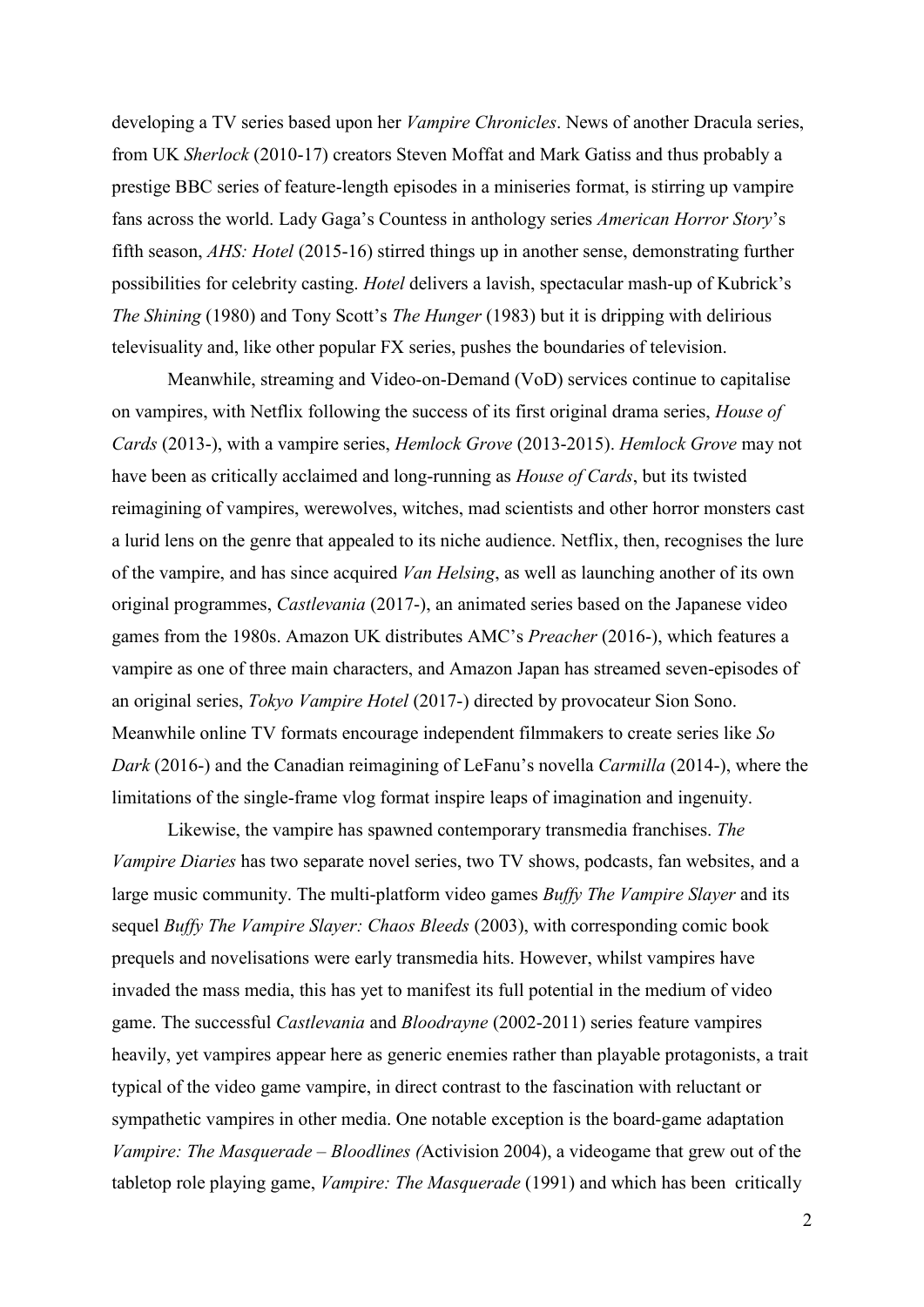(if not commercially) successful due to writing and characterization that do some justice to the nuances of the vampire in the  $21<sup>st</sup>$  century. So though the videogame vampire has yet to reach the ubiquity of televisual representations, with franchise *Vampire: The Masquerade* inspiring the TV series *Kindred: The Embraced* (1996), *Bloodrayne* spawning its own film series, and the *Underworld* films clearly heavily indebted to video game aesthetics, such transmedia expansions and experiences serve to further the spread of the vampire into popular culture and entertainment. In fact, with *Castlevania* the TV series being hailed as 'the future of videogame adaptation' (Muncie 2017) it seems likely that more of the undead will be moving from games to television screens.

Despite a rich legacy of the vampire on television, as well as its continued popularity within a changing television landscape, published scholarship on this subject has remained focused on a selection of series, *Buffy the Vampire Slayer, Angel* and *True Blood* in particular (see Wilcox 2005; Jowett 2005;, Abbott 2009; Cherry 2012). While *Dracula* remains a focal point within any discussion of the vampire across media, its televisual presence is only occasionally discussed and even then is usually detached from its production and broadcast context, or, as Stacey Abbott argues in this issue, used to signal the decline of Stoker's master vampire in the light of changes to the horror genre. To counter this gap in scholarship, the two conferences we organised that inspired the articles in this special edition (TV Fangdom at the University of Northampton and Daughter of Fangdom at the University of Roehampton), yielded a rich body of work on the vampire throughout television history, addressing issues of aesthetics, industry, gender, reception, audience and national culture. While series such as *Buffy, Angel* and *True Blood* figured prominently, highlighting their impact upon the genre, they were accompanied by an international range of shows, both contemporary and historical.

As 2017 marked the twentieth anniversary of *Buffy the Vampire Slayer*, the fiftieth anniversary of the first appearance of sympathetic vampire Barnabas Collins and the conclusion to the long-running *The Vampire Diaries*, it seems an ideal opportunity to reflect on the histories and meanings of the vampire on television. The articles included here showcase the range and variety of vampire TV, in some cases pointing to their contribution to the evolution of horror on television, only now receiving critical attention; in others mining the rich bloodlines of the vampire throughout popular narratives.

Where else would an exploration of the vampire begin but with the most famous vampire? Stacey Abbott's '"Look Who's Got a Case of Dark Prince Envy": *Dracula*, Televisuality and the Golden Age(s) of TV Horror' sketches out a history of Dracula on television, from the 1950s to contemporary horror series. By analysing key examples situated

3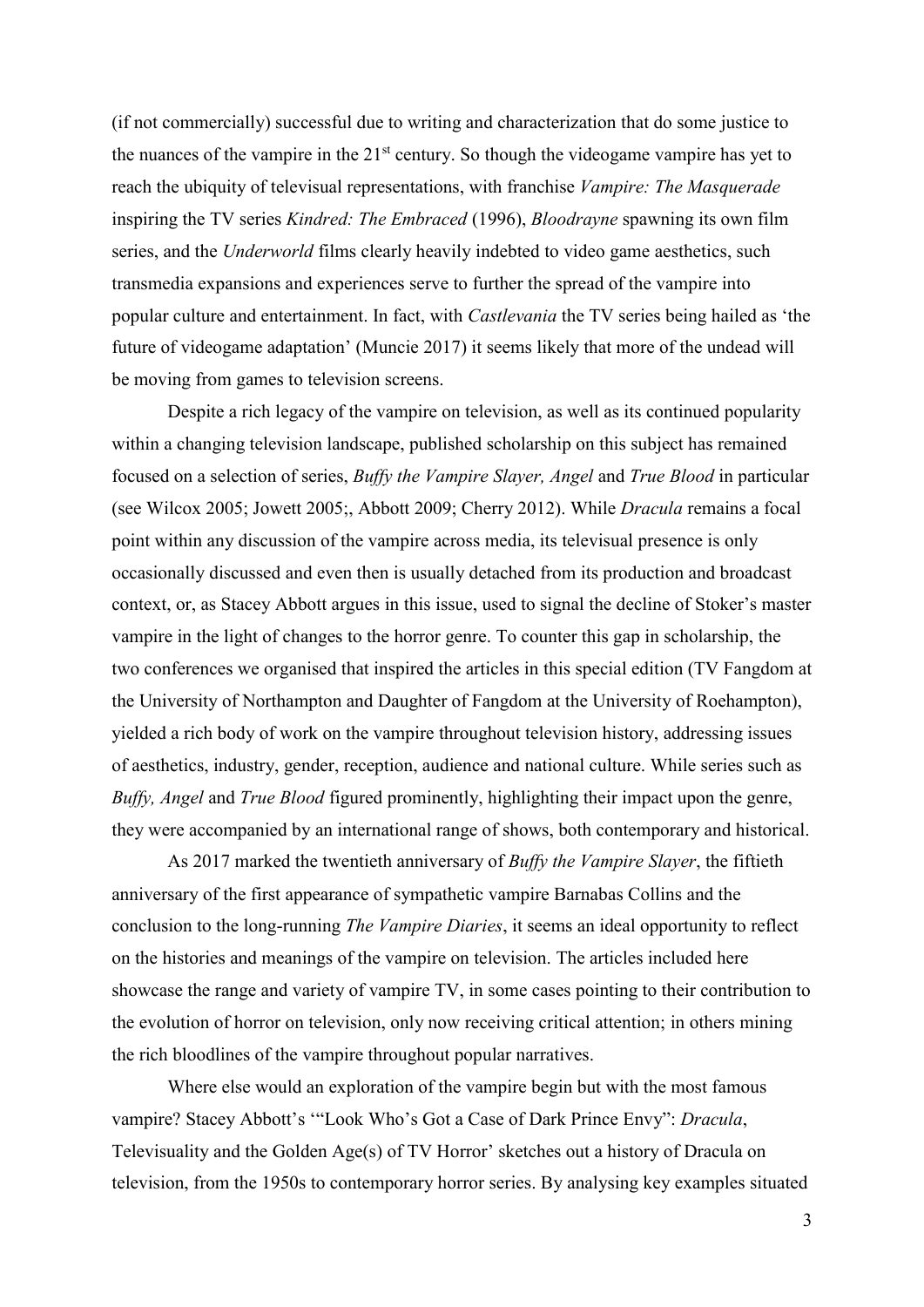within particularly fruitful periods for television and television horror, and comparing their Draculas with popular cinematic versions of the Count, Abbott sheds light on historical and industrial contexts, aesthetics and the 'provocative' nature of Dracula on television, demonstrating that every age has the Dracula it needs.

In 'Last night I dreamt I went to Collinwood Again: Vampire Adaptation and Reincarnation Romance in *Dark Shadows'* Catherine Spooner uses the release and fan reception of Tim Burton's adaptation/remake of the television series *Dark Shadows* as a spring board to a re-examination of this highly influential, if often overlooked, daytime supernatural soap opera. Exploring the series' use of gothic conventions surrounding doubling and repetition, Spooner considers how the show 'destabilises the notion of an "original" text', while also examining how the reincarnation romance that underpins much of the series serves as a useful prism through which fans' emotional response to the series can be understood.

The contribution to and influence of Stephen King upon the horror genre of course cannot be overstated; correspondingly his works have been subject to televisual and cinematic adaptation more than any other contemporary author, albeit to wildly varying levels of critical and commercial success. In 'Stephen King's Vampire Kingdom. Supernatural EVIL and Human evil in TV Adaptations of *Salem's Lot*,' Simon Brown analyses two such King adaptations, made a quarter of a century apart. In terms of their thematic and formal elements, Hooper and Salomon's treatments of *Salem's Lot* adopt very different approaches to King's original story, and via a detailed examination of both texts, the issues of adapting King's original work for television are discussed and placed within the larger context of the ebb and flow of the TV horror genre.

While discussions of the vampire in film and television have largely focused upon work emerging from the US and the UK, the ubiquity of the vampire within popular culture is a global phenomenon. Xavier Aldana Reyes' 'The Curious Case of the Spanish Televisual Vampire' begins to redress this balance through an examination of the pioneering work of Narciso Ibáñez Serrador in Spain's first horror television series *Historias para no dormir* / *Stories to Keep You Awake* (1966–82). Exploring the representation of the vampire within this nascent horror series, Aldana Reyes uses the vampire and its relationship to canonical literary sources to examine the country's approach to, and perception of, TV horror.

Even if not granted a starring role, the vampire still has an uncanny habit of televisual infiltration. In 'A Very Special Vampire Episode: Vampires, Archetypes, and Postmodern Turns in Late-1980s and '90s Cult TV Shows,' Sorcha Ní Fhlainn examines *Friday the 13th:*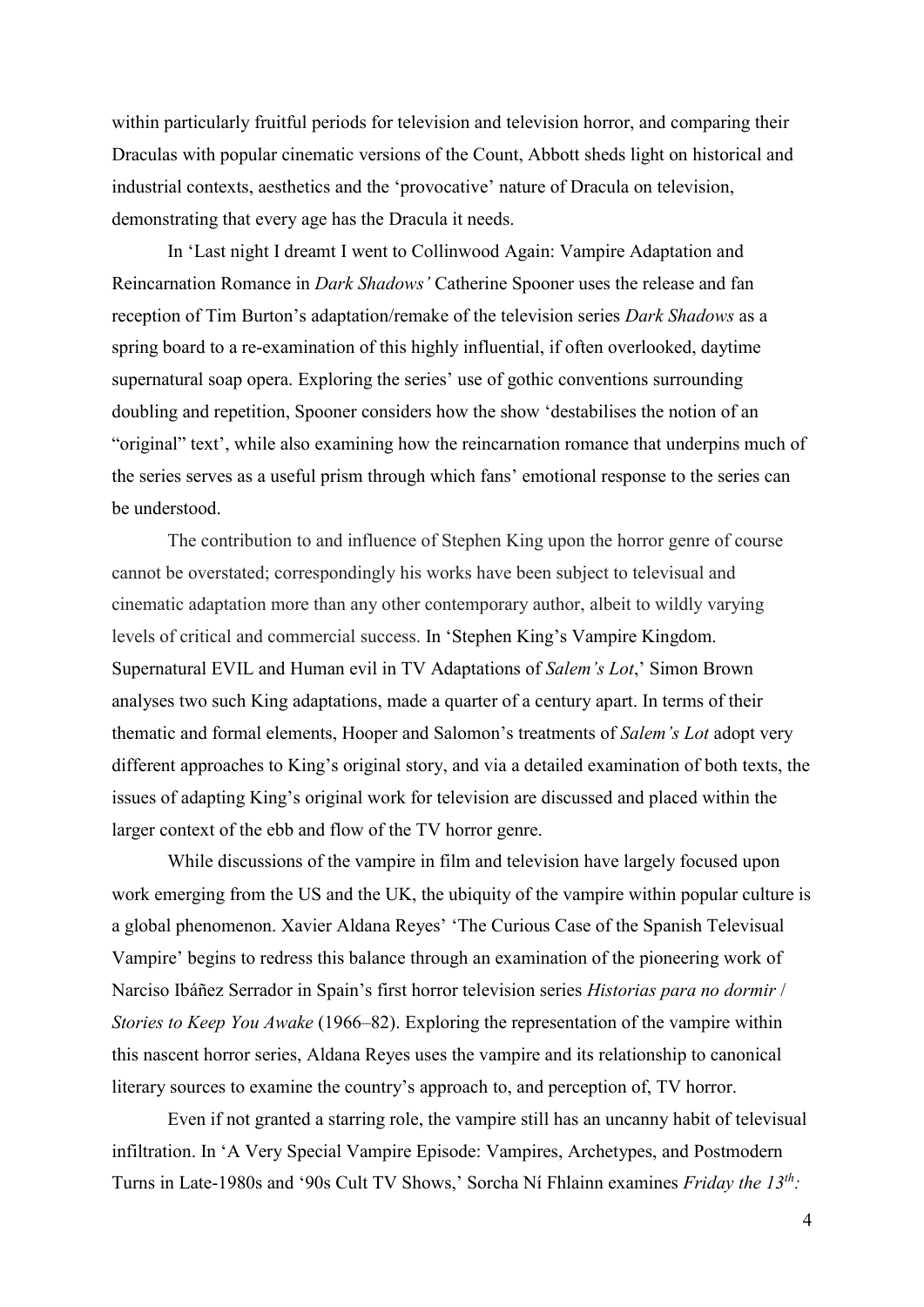*The Series* (1987-1990) and *The X- Files* (1993-2002); in these series specific instances of TV vampire 'guest-appearances' are evident, yet such marginal figures are often overlooked in vampire studies. As both shows span an important period in the history of horror cinema and television, their examination provides insight into the state of the contemporary undead outside of vampire-centric films, novels and television series.

Following this analysis of 'reimagining' the vampire on TV, Bethan Jones interrogates another kind of intertextuality in ' "When there's blood involved, a line has been crossed": Spike/Eric Slash and the Fascinations of the Crossover Text', looking at the ways crossover fan fiction mashes up vampire TV, bringing characters from different story worlds together in the same narrative. Focusing on two popular 'blond bad boy' vampire characters, Eric (Alexander Skarsgård) from *True Blood* and Spike (James Marsters) from *Buffy the Vampire Slayer* and *Angel*, Jones details how crossover slash fanfics use these characters to explore twenty-first century vampire representation, particularly the trope of the hedonistic vampire who embraces vampirism and thus contrasts the reluctant vampire. The way the two, apparently similar, vampires are presented in crossover slash sheds light on constructions of vampire 'masculinity' and also, Jones argues, the ways fans use fanfic to negotiate both fascination and frustration.

Tackling one of the longest-running vampire series of recent years, Rebecca Lush unpicks the complexities of geographical and historical setting in 'Original Sin: Frontier Horror, Gothic Anxiety, and Colonial Monsters in *The Vampire Diaries*.' She demonstrates how *The Vampire Diaries*' continually unfolding and revisited vampire mythology draws on and rewrites mythologies of the colonial US and of Native Americans, while perpetuating many stereotypes of both. The Mikaelsons, introduced as the 'original' vampires, are, as Lush explains, presented as 'surrogate Indians' and their story serves to 'replace, displace and erase' Native American history in Virginia, where the series is set.

Continuing the historical focus, Lorna Jowett points out that vampires are essentially immortal with long lives that stretch back into history, making them, in many ways, ideal source material for long-running television serial drama. In 'Horrible Histories? Vampire Television, Period Drama and Spectacle' Jowett examines the relationship between vampire TV and period drama and considers how these series use the familiar trope of the flashback to maximise and dramatize the spectacle of history through costume and setting, while also subverting the convention in the service of story, character and theme. These vampire histories celebrate the excesses of the past while subsuming the past in the service of the present.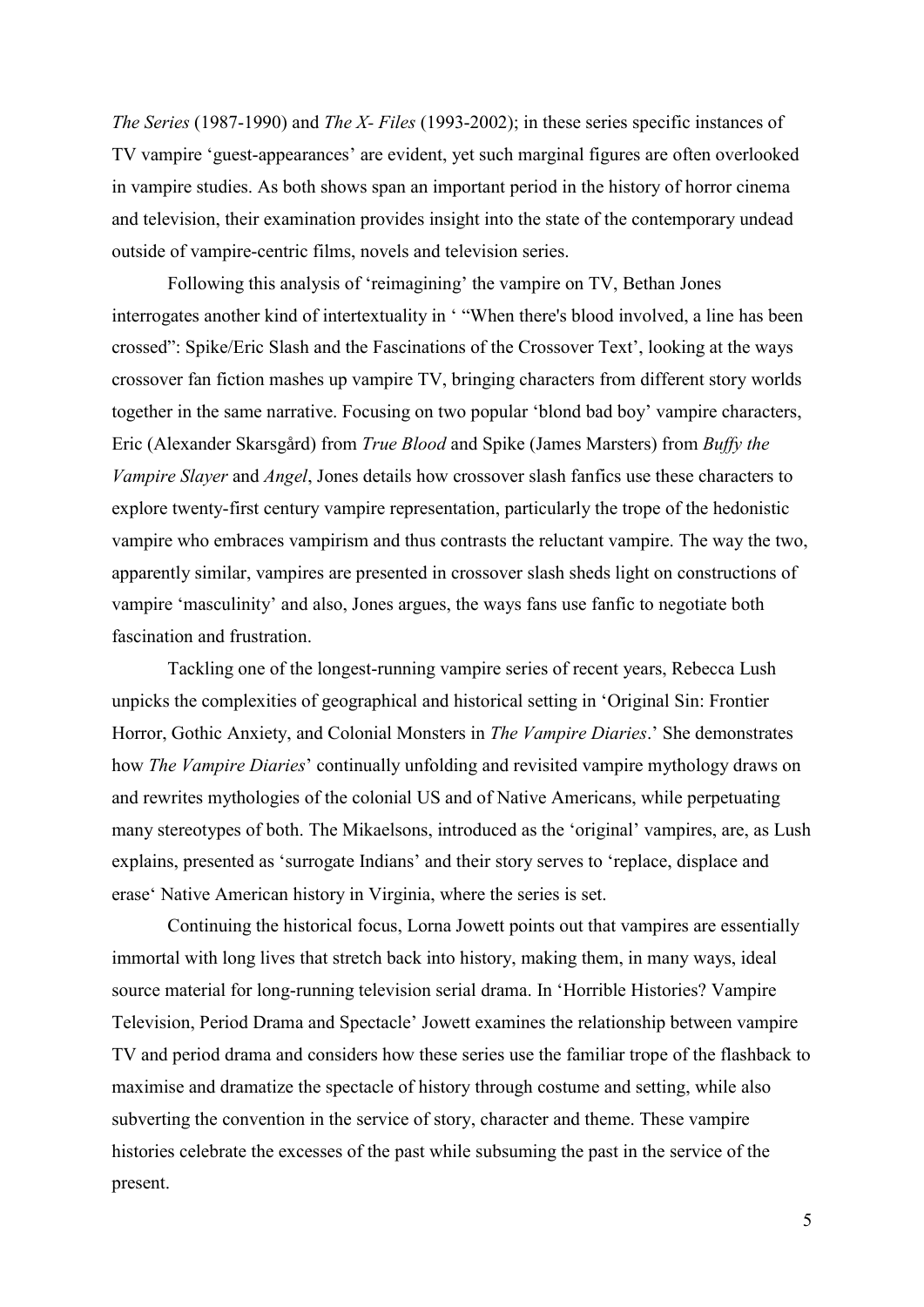The essays in this special issue highlight the richness of the vampire bloodline on television, comprised of a long, diverse, and complicated history of production, while also signalling an overwhelming synergy between the vampire and TV. TV audiences love vampires — young or old, seductive or monstrous, sympathetic, evil or amoral. Vampire mythology rules that in order to take hold of us, the vampire must be invited in: it is through television — that most domestic of media — that we have invited them in, repeatedly and enthusiastically. Our aim for this issue is that it starts to unpack the meanings and implications of that invitation by exploring what television brings to the horror genre, and more specifically to horror concerning one of the genre's most enduring icons, the vampire. The articles included here, and the papers presented at the conferences we organised, have only begun to sink their teeth into an ever-growing body of work that pulses with life and vitality. It is our intention that this issue should inspire further discussion of the televisual within vampire and horror scholarship, and we invite readers to enter into the debate. This is but the beginning. The invitation is given, in the immortal words of Dracula:

'Come freely. Go safely. And leave something of the happiness you bring' (Stoker 2011: 18).

#### **Acknowledgements**

The editors would like to acknowledge the hard work and patience of all the contributors to this special edition, as well as the anonymous peer reviewers who gave up their precious time and offered insightful observations, comments and guidance. The issue is richer for all of their contributions. We would also like to thank our respective universities for hosting the conferences that led to this publication and everyone who attended and presented at these events.

## **REFERENCES**

Abbott, Stacey (2009), *Angel*, Detroit: Wayne State University Press.

Cherry, Brigid ed. (2012) *True Blood: Investigating Vampires and Southern Gothic*, London and New York: I.B. Tauris.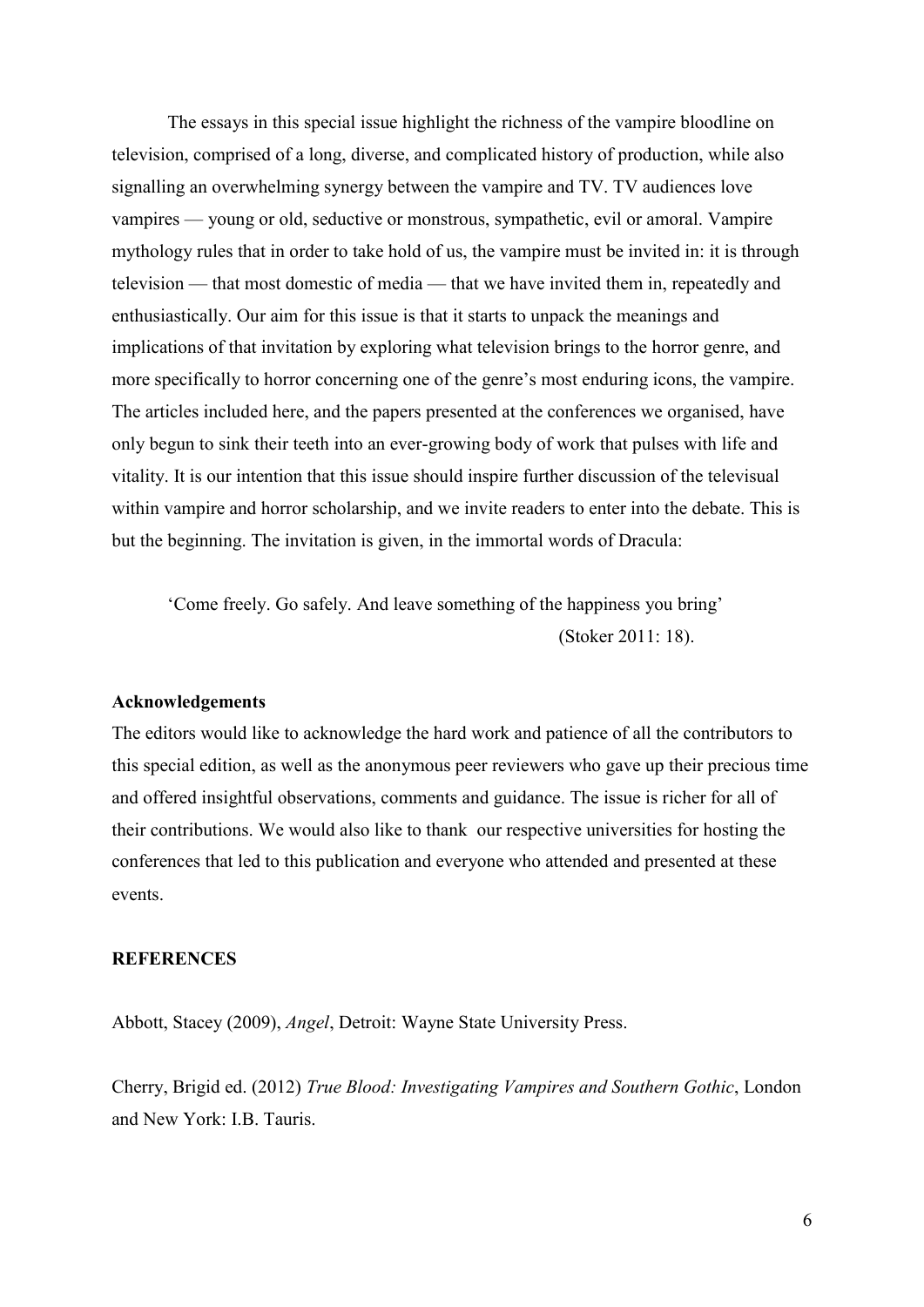Jowett, Lorna (2005) *Sex and the Slayer: A Gender Studies Primer for the Buffy Fan*, Middletown, CT: Wesleyan University Press.

Muncie, Julie. (2017) 'Netflix's *Castlevania* is the Future of Videogame Adaptations', *Wired*, [https://www.wired.com/story/netflix-castlevania-future-of-game-adaptations Accessed 9](https://www.wired.com/story/netflix-castlevania-future-of-game-adaptations%20Accessed%209%20August%202017)  [August 2017.](https://www.wired.com/story/netflix-castlevania-future-of-game-adaptations%20Accessed%209%20August%202017)

Stoker, Bram (2011) *Dracula* (ed. Roger Luckhurst), Oxford: Oxford University Press.

Wilcox, Rhonda V. (2005) *Why Buffy Matters: The Art of Buffy the Vampire Slayer*, London and New York: I.B. Tauris.

# CONTRIBUTOR DETAILS

Stacey Abbott is Reader in Film and Television Studies at the University of Roehampton. She is the author of *Celluloid Vampires* (2007), *Undead Apocalypse: Vampires and Zombies in the 21st Century* (2016), *Angel: TV Milestone* (2009), and co-author, with Lorna Jowett, of *TV Horror: The Dark Side of the Small Screen* (2013).

Contact: Department of Media, Culture and Language, The University of Roehampton, Roehampton Lane, London, SW15 5SL. E-mail: [s.abbott@roehampton.ac.uk.](mailto:s.abbott@roehampton.ac.uk)

Lorna Jowett is Reader in Television Studies at the University of Northampton, UK. She is co-author with Stacey Abbott of *TV Horror: Investigating The Dark Side of the Small Screen* (2013), as well as author of *Sex and the Slayer: A Gender Studies Primer for the Buffy Fan* (2005) and *Dancing With the Doctor: Gender Dimensions in the Doctor Who Universe* (2017).

Contact: Department of Journalism, Media & Performance, University of Northampton, Park Campus, Boughton Green Road, Northampton, NN2 7AL. E-mail: [lorna.jowett@northampton.ac.uk](mailto:lorna.jowett@northampton.ac.uk)